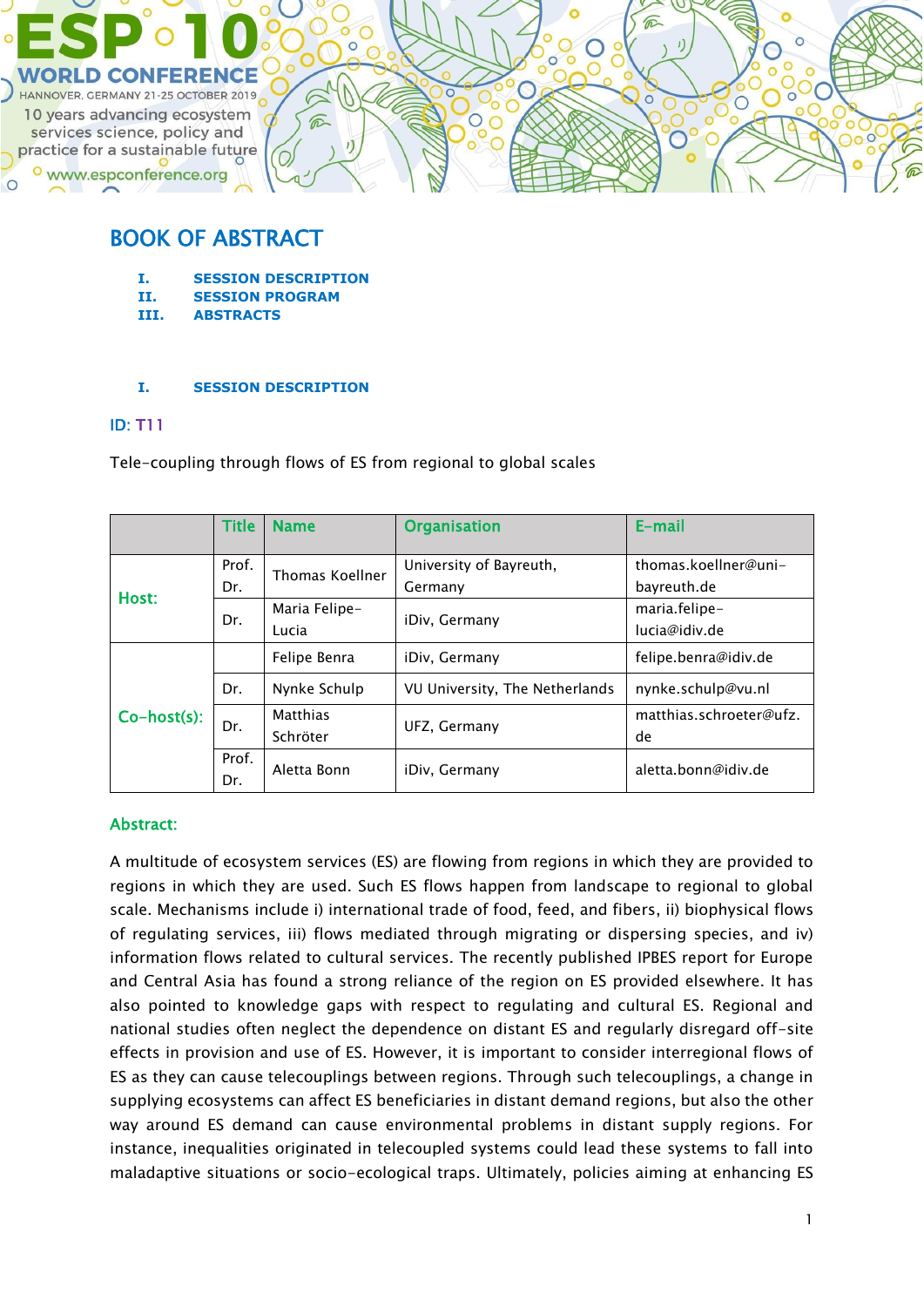

in a region should not lead to ecosystem damage elsewhere. To cover this field a new ESP thematic working group "Global Ecosystem Service Flows (TWG 11)" was installed during the World Conference in 2015 in South Africa. This group invites contributions to this session. Submissions should address open research questions related to (i) quantitative assessments of interregional ES flows and telecouplings, incl. (spatial) and long-term modelling of sending and receiving regions, and accounting for ES and biodiversity embedded in these flows, (ii) quantification of drivers behind these different interregional flows (iii) the evaluation of such flows in terms of effects, i.e. benefits, damages, inequalities and sustainability both in sending and receiving regions, (iv) motivations and perceptions of different actors involved (v) options to better govern interregional conservation of biodiversity and management of ES. We welcome studies from both the natural and social sciences investigating effects of telecouplings from a biophysical as well as from a social/economic perspective in all types of habitats (i.e. marine, freshwater and terrestrial ecosystems).

### Goals and objectives of the session:

This session aims at exchange on methods and applications how to complement regional assessments of ecosystem services with an interregional assessment of ecosystem flows to and from a specific region. This opens the possibility to present work relevant for ecosystem services on material flow analysis of trade, embodied water and land, environmental footprints as well as life cycle assessment. This session should also bring together researchers from different disciplines investigating inequality effects of telecouplings from a social and/or ecological perspective.

### Planned output / Deliverables:

The output planned is to create a focus group working towards a joint position paper specifically on inequalities, power asymmetries, social-ecological-economic effects, etc. resulting from interregional ecosystem service flows.

### Related to ESP Working Group/National Network:

[Thematic working group: TWG 11](https://www.es-partnership.org/community/workings-groups/thematic-working-groups/twg-11-global-es-flows/) – Global ES Flows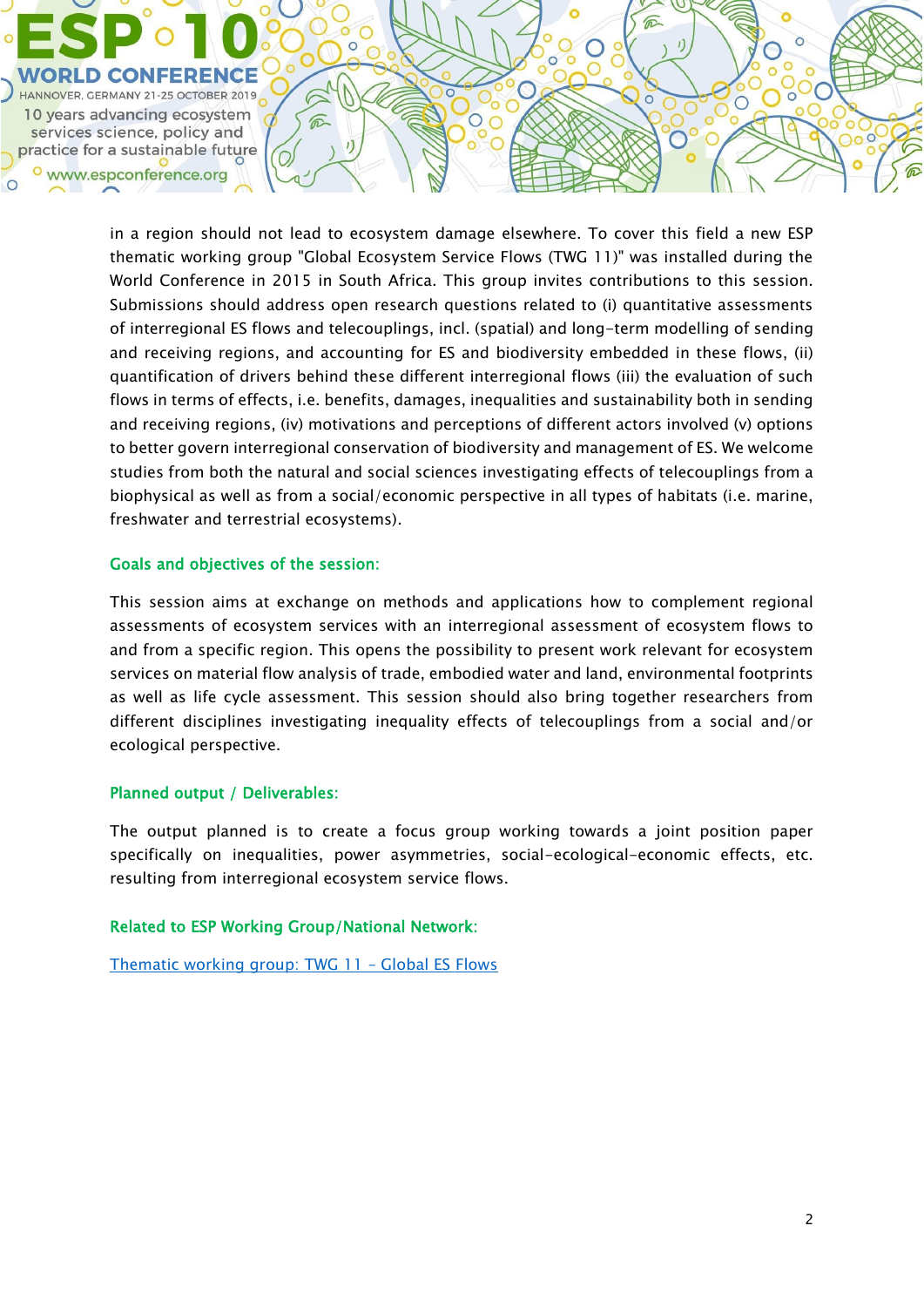

### **II. SESSION PROGRAM**

Date of session: Thursday, 24 October 2019 Time of session: 10:30 – 15:00

### Timetable speakers

| <b>Time</b>     | <b>First name Surname</b> |               | <b>Organization</b>                                                                | <b>Title of presentation</b>                                                                                                   |
|-----------------|---------------------------|---------------|------------------------------------------------------------------------------------|--------------------------------------------------------------------------------------------------------------------------------|
| $10:30 - 10:45$ | Nynke                     | Schulp        | Amsterdam                                                                          | Vrije Universiteit Distant trade offs of sustainable<br>agriculture in the European Union                                      |
| $10:45 - 11:00$ | Giorgio                   | Bidoglio      | Senckenberg<br>Institute for<br>Biodiversity and<br>Climate Research<br>$(SBIK-F)$ | Does trade drive intensification of<br>land use? Analyzing patterns of land<br>system change in a tele-coupled<br>world        |
| $11:00 - 11:15$ | Ervin                     | Kosatica      | University of<br>Bayreuth                                                          | Quantifying the flows of ecosystem<br>services from USA to Israel based on<br>the trade flows of wheat, maize, and<br>soybean  |
| $11:15 - 11:30$ | Hendrik                   | Wolter        | University of<br>Oldenburg                                                         | Tele-coupling effects in fruit<br>breeding and cultivation                                                                     |
| $11:30 - 11:45$ | Dava                      | Vackaru       | Global Change<br>Research<br>Institute of the<br>Czech Academy<br>of Sciences      | Quantifying embodied NPPpot of<br>agricultural production in<br>international trade and implications<br>for ecosystem services |
| 11:45-12:00     | Uta                       | Schirpke      | Eurac Research                                                                     | Spatial mismatches, interactions and<br>dependencies of ecosystem services<br>from mountain regions                            |
| 13:30-13:45     | Caroline                  | <b>Bosire</b> | International<br>Livestock<br>Research<br>Institute                                | The effect of changing meat and milk<br>production and consumption on<br>future water and land footprints in<br>Kenya          |
| $13:45 - 14:00$ | Felipe                    | Benra         | German Centre<br>for Integrative<br>Biodiversity<br>Research                       | Ecosystem Services inequalities<br>arising from non-native tree<br>plantations telecouplings in southern<br>Chile              |
| $14:00 - 14:15$ | Berta                     | Martín-López  | Leuphana<br>University                                                             | A novel telecoupling framework to<br>assess social relations across spatial<br>scales for ecosystem services<br>research       |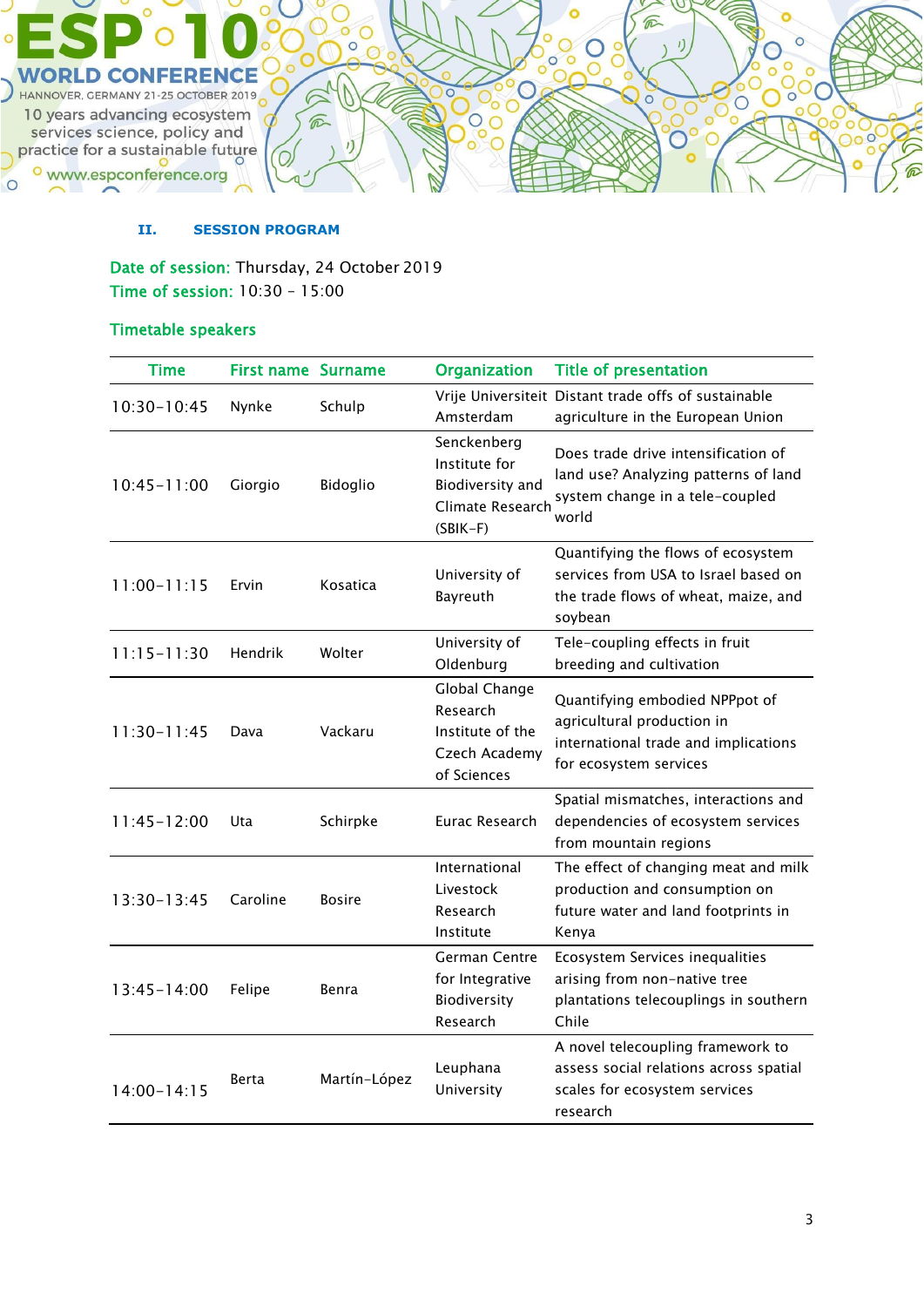

| 14:15-14:30     | María         | Felipe-Lucia | Helmholtz<br>Centre for<br>Environmental<br>Research &<br>German Centre<br>for Integrative<br><b>Biodiversity</b><br>Research | Inequalities derived from telecoupled<br>effects of ecosystem services on<br>health                                                                                                    |
|-----------------|---------------|--------------|-------------------------------------------------------------------------------------------------------------------------------|----------------------------------------------------------------------------------------------------------------------------------------------------------------------------------------|
| $14:30 - 14:45$ | María         | Felipe-Lucia | see above                                                                                                                     | Discussion on TWG11 activities:<br>methods and approaches to analyze<br>inequalities derived from<br>interregional ecosystem service<br>flows, possibility of joint position<br>paper. |
| 14:45-15:00     | <b>Thomas</b> | Koellner     | University of<br>Bayreuth                                                                                                     | Discussion on TWG11 activities:<br>future research need and<br>collaboration                                                                                                           |

#### **III. ABSTRACTS**

*The abstracts appear in alphabetic order based on the last name of the first author. The first author is the presenting author unless indicated otherwise.*

### 1. Type of submission: Abstract

T. Thematic Working Group sessions: T11 Tele-coupling through flows of ecosystem services from regional to global scales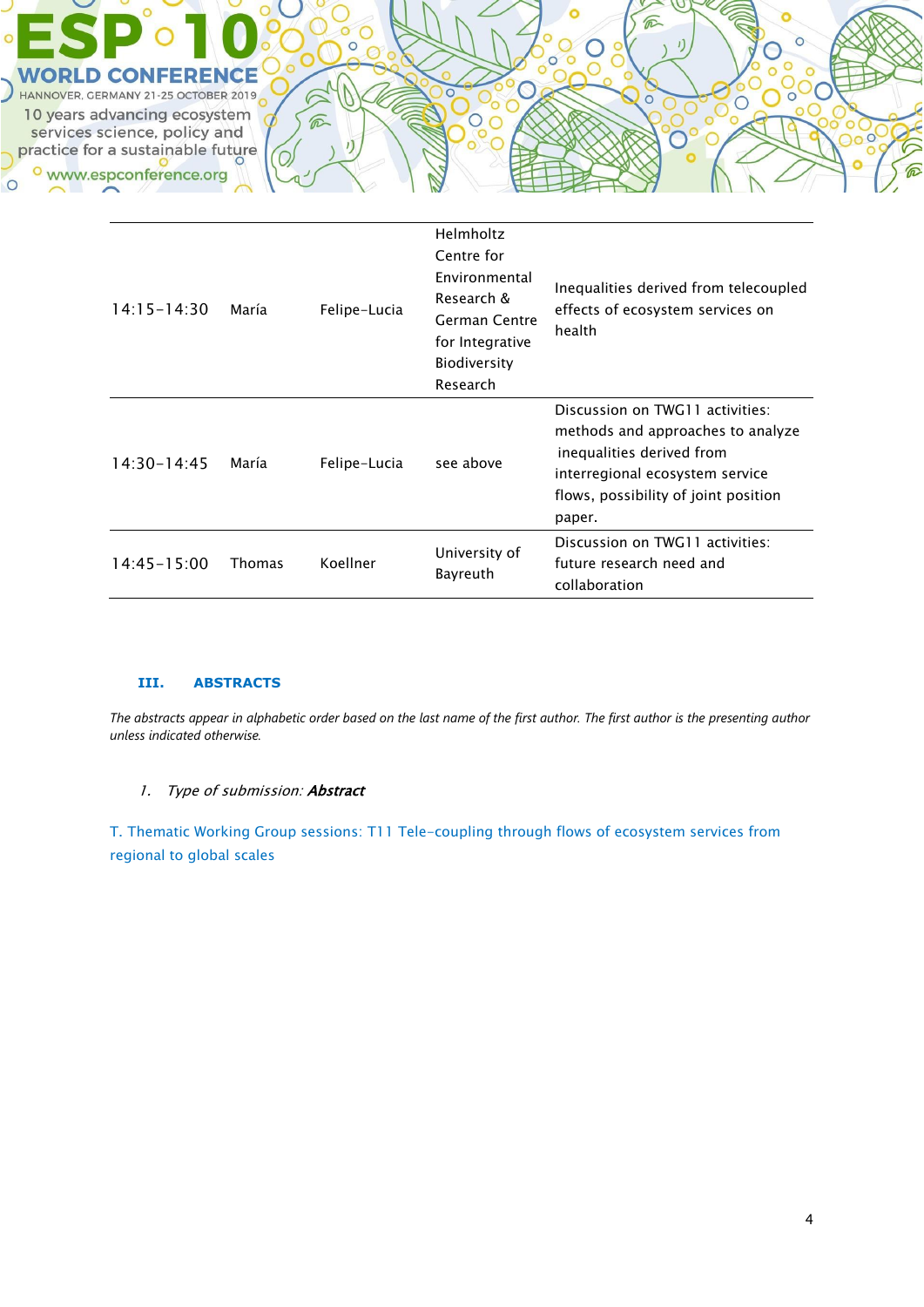

# Ecosystem Services inequalities arising from non-native tree plantations telecouplings in southern Chile

First author: Felipe Benra Other author(s): Laura Nahuelhual, María Felipe-Lucía, Aletta Bonn Affiliation: UFZ - Helmholtz Centre for Environmental Research, Department of Ecosystem Services, Leipzig, Germany Contact: felipe.benra@idiv.de

Non-native tree plantations (NNTP) are an increasingly relevant global source of timber and subject to telecoupling because they form socio-ecological systems that connect longdistance local, regional and global socio-economic and environmental drivers. In this context, Chile is increasingly gaining the role of an export oriented and natural resource dependent economy, with NNTP forestry as a main pillar. As such, NNTP expansion may lead to tradeoffs with important local ecosystem services (ES) and trigger in social, ecological and economic inequalities, which need to be evaluated for a sound and sustainable landscape planning.

We assessed the inequality effects of Chile's NNTP exports using publicly available national forestry export records and socio-economic data. We evaluated if telecouplings are the underlying cause or consequence of inequalities by performing a spatial-temporal analysis of NNTP exports at the national, municipal and farm property level. We further assessed ES change by analyzing tradeoffs in ES supply. We hypothesize that telecoupled effects of NNTP reduce provision of other ES (e.g water supply; native forest timber), do not increase economic wealth of local populations and increase land tenure inequality.

Telecoupling may act as a reinforcing mechanism of inequalities, both as a cause and a consequence. If NNTP continue to expand at a high rate and under the current management (large scale monocultures intended for export), significant ES supply changes are inevitable. These results can inform landowners, landscape planners and governments of the telecoupled effects of NNTP to better anticipate and mitigate inequalities arising from afforestation.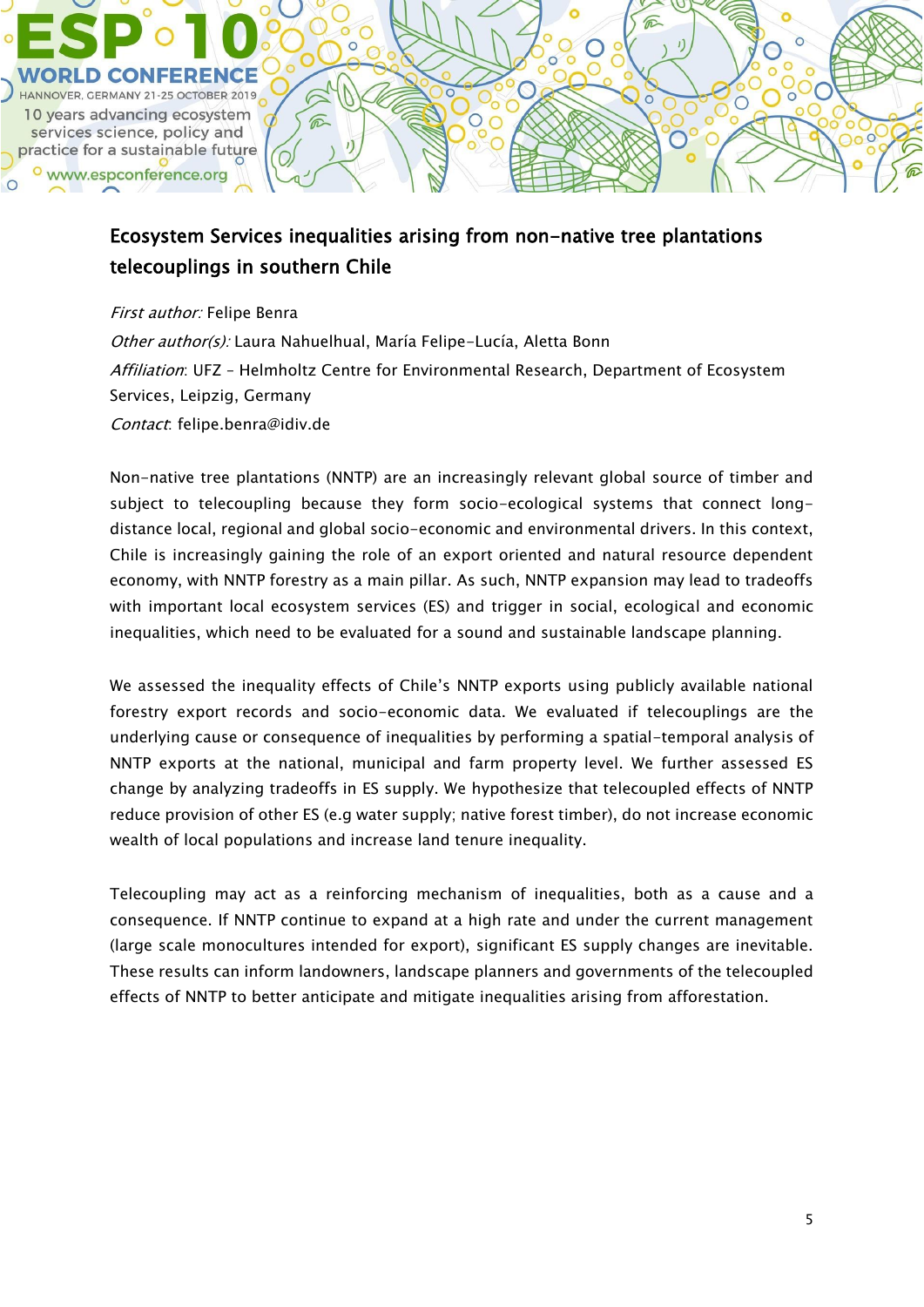

Keywords: Chile, inequality, ES supply, export, non-native tree plantations, socioenvironmental conflict

### 2. Type of submission: **Abstract**

T. Thematic Working Group sessions: T11 Tele-coupling through flows of ecosystem services from regional to global scales

# Does trade drive intensification of land use? Analyzing patterns of land system change in a tele-coupled world

First author: Giorgio Bidoglio Other author(s): Thomas Kastner Affiliation: Senckenberg Biodiversity and Climate Research Centre (SBIK-F), Frankfurt am Main, Germany Contact: giorgio.bidoglio@senckenberg.de

In our globalized world, local impacts of agricultural production are increasingly driven by consumption in geographically distant places. Due to growing population, changing diets and increasing energy demand, the international trade of biomass products (i.e. food, feed, energy) is expected to surge in the next decades. Boosting agricultural production through intensification is expected to meet most of the increasing demand for biomass, especially through high-yield crops in developing countries. Historically, enhancing crop production has relied on the conversion of natural ecosystems into agricultural land, as well as on the intensification of land already in use by raising the output per unit area through e.g., tillage, improved irrigation, fertilizer application. Yet, land use intensification involves ecosystem degrading activities. Fertilizers, in particular, are linked to eutrophication of waterbodies, loss of biodiversity and changes in species composition.

Utilizing global spatially explicit data on crop and country specific fertilizers application rates, we develop a classification for land systems according to land-use intensity. We then link these data to a database on global trade and consumption of agricultural products. In this way, we characterize how the different land use intensity classes are distributed along imported and domestically sourced agricultural products. This allows us addressing questions relevant for sustainable management of food production systems and for analyzing trade-offs in land systems: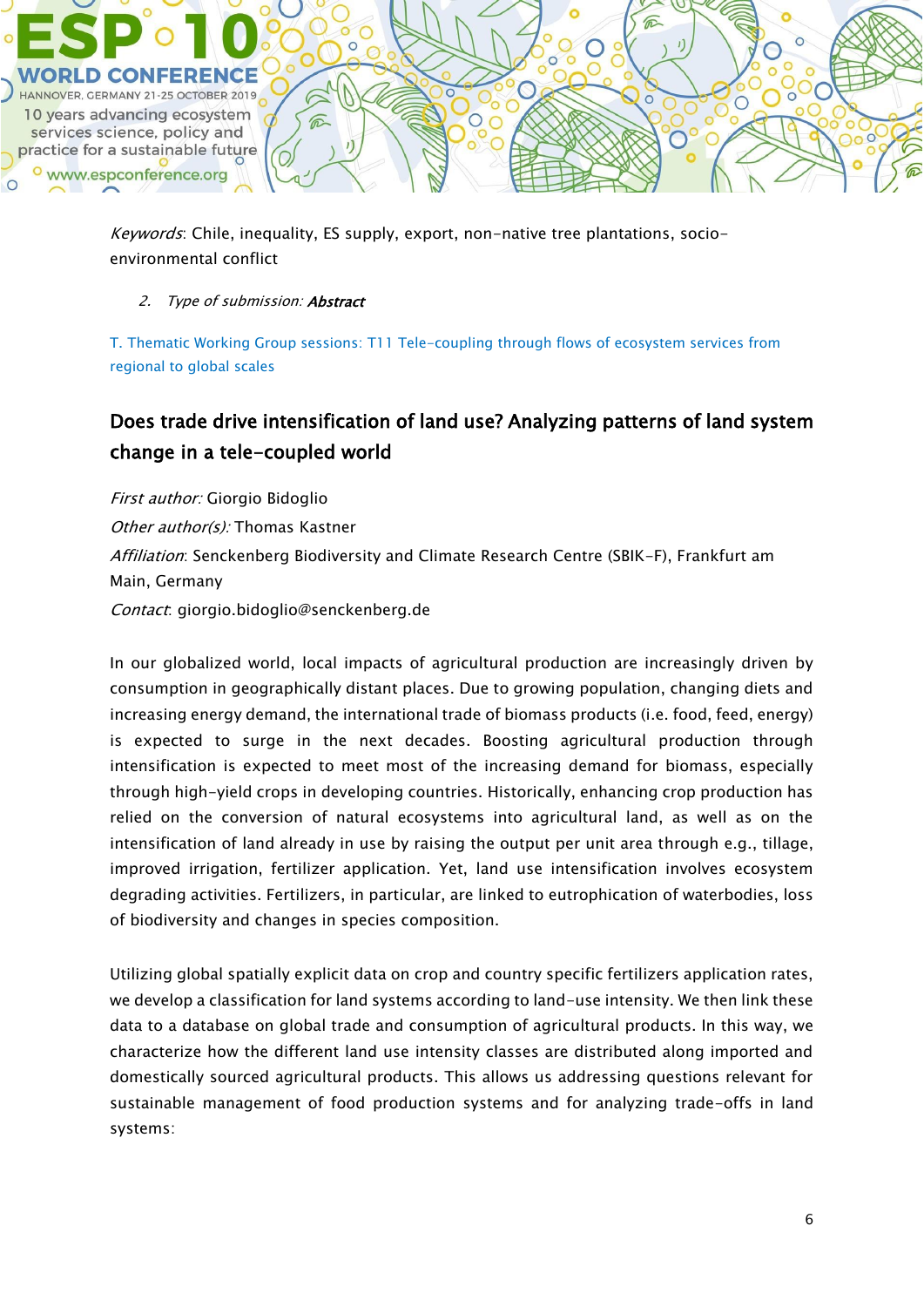

- How are different land use intensity levels distributed among produced, traded and consumed products?
- Does international trade drive land-use intensification in developing countries?
- Are trade-offs between different ecosystem services predictable along intensification paths?

Keywords: international trade, tele-coupling, land use intensity, agricultural production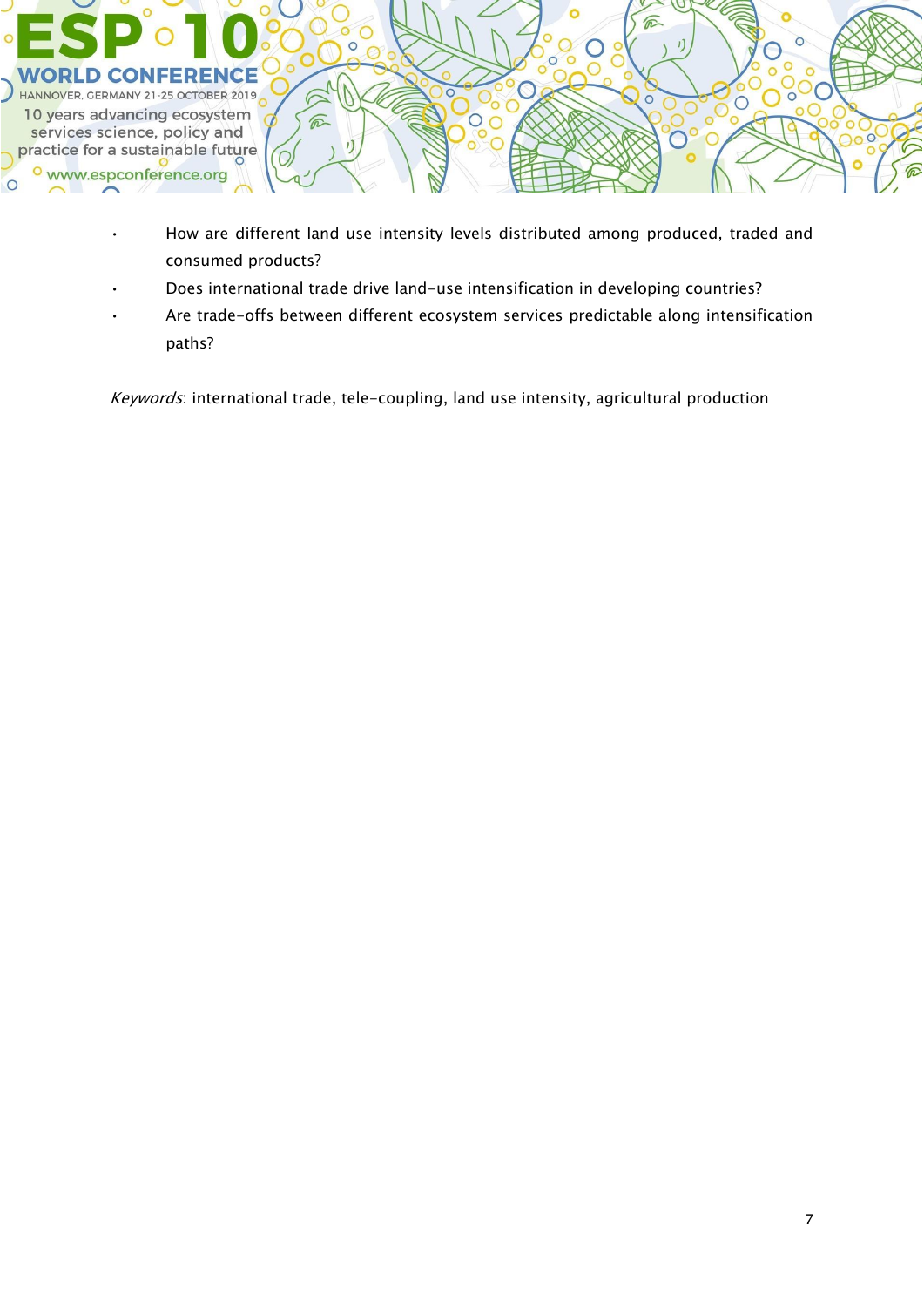

T. Thematic Working Group sessions: T11 Tele-coupling through flows of ecosystem services from regional to global scales

## The effect of changing meat and milk production and consumption on future water and land footprints in Kenya.

First author: Caroline Bosire Affiliation: International Livestock Research Institute, Kenya Contact: kerubo.bosire@gmail.com

Population growth and rising affluence increase the demand for agricultural commodities, while urbanization and globalization enlarge consumer-producer distances. The associated growth in trade in agricultural products results in increasing dependence on natural resources in the producing regions. This study assesses the impact of changing meat and milk consumption on natural resources use in Kenya, considering two socio-economic development scenarios, namely the Business As Usual (BAU) and Kenya Vision 2030 (S2030) scenarios. Two resource use indicators, water footprint and land footprint, are used to represent human appropriation of water and land resources for meat and milk production, trade and consumption in 2030. Overall meat and milk production and consumption are projected to be higher in the S2030 than in the BAU scenario. The fraction of imported meat in total meat consumption is expected to grow between 2009 and 2030 from 37% to 45% in both scenarios. The fraction of imported milk in total milk consumption will remain at 13% in the S2030 scenario but grow towards 20% in the BAU scenario. From 2009 to 2030, the water and land footprints of meat production will grow by 93% and 91% in BAU and by 45% and 23% in S2030. The water and land footprints of milk production will both grow by 59% in BAU and by 18% and 14% in S2030. The use of water and land for producing meat and milk in Kenya will thus grow under both scenarios, but less in S2030 than in BAU, despite the stronger growth of meat and milk consumption per capita in S2030, which can be explained by the smaller population growth in the S2030 scenario and the greater improvements in water and land productivities. Reducing the dependency on foreign land and water resources would require a yet more ambitious policy.

Keywords: livestock, consumption, water and land footprint, virtual water and land trade, water and land dependence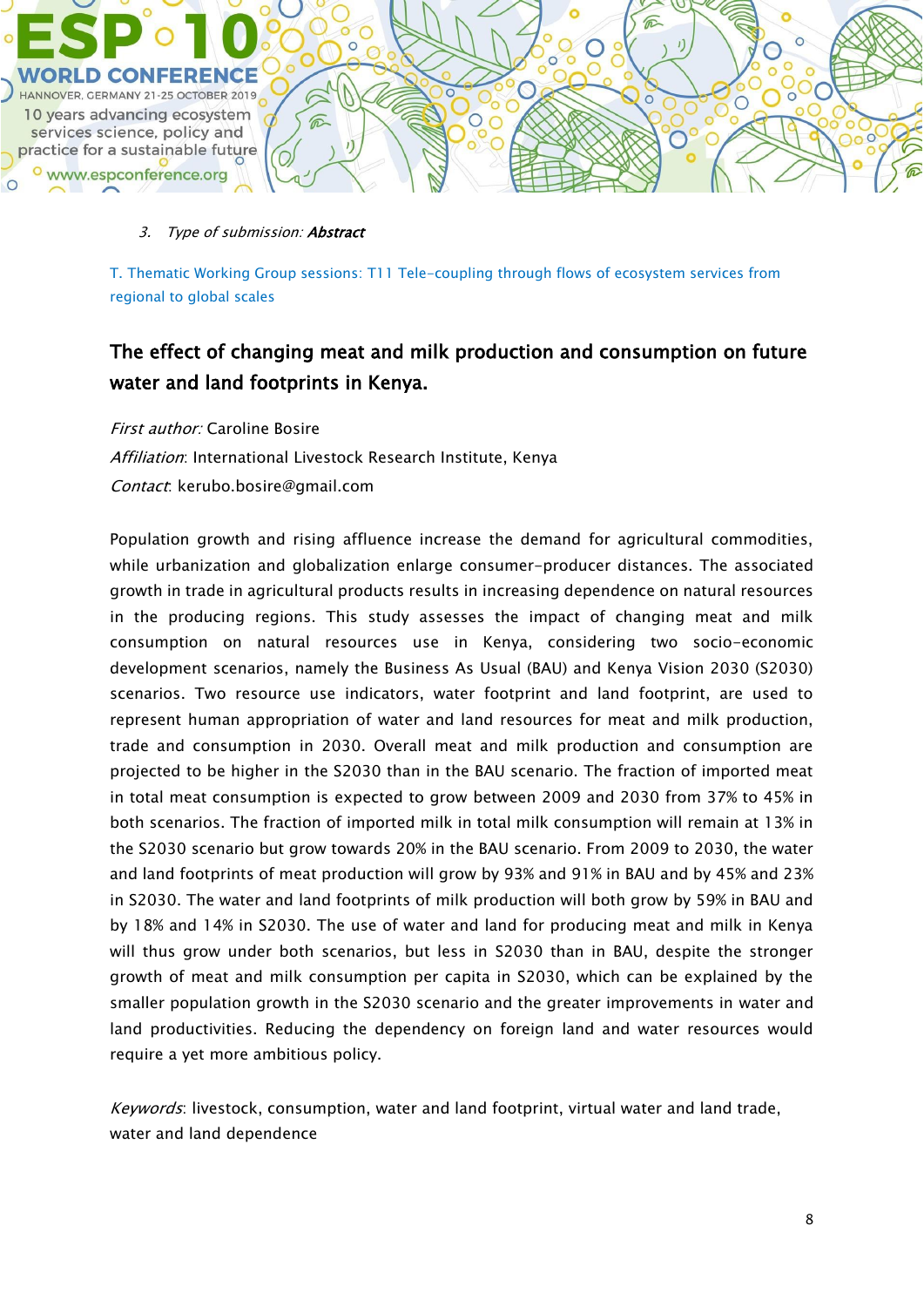

### 4. Type of submission: Invited speaker abstract

T. Thematic Working Group sessions: T11 Tele-coupling through flows of ecosystem services from regional to global scales

### Inequalities derived from telecoupled effects of ecosystem services on health

First author: María Felipe-Lucia Other author(s): Aletta, Bonn Affiliation: aUFZ - Helmholtz Centre for Environmental Research / German Centre for Integrative Biodiversity Research (iDiv), Germany Contact: maria.felipe-lucia@idiv.de

Flows of ecosystem services connect people and nature across regions. However, the consequences of such flows for health only start to be identified. For example, there is increasing evidence of the effects of ecosystem service flows through trade, migratory species, passive biophysical flows and information flows on health (telecoupled effects). In this context, we need to understand the characteristics of both sending and receiving systems to foster desired and prevent undesired effects on health. In particular, it is key to identify the mechanisms by which ecosystem service flows have an effect on health, the different social actors involved in each flow, and the ability of these actors to use and manage these services. In this way, we can identify potential imbalances and prevent inequalities derived from the effects of telecoupled ecosystem services on health. In this talk, I will present a review of the existing evidence regarding the linkages between ecosystem service telecouplings and health and how that relates to inequalities. Based on this information, I will show how to operationalize the telecoupling framework to identify social inequalities and some examples of its application with regards to health.

Keywords: ecosystem service flows, teleconnections, health and wellbeing, inequity, tradeoffs and synergies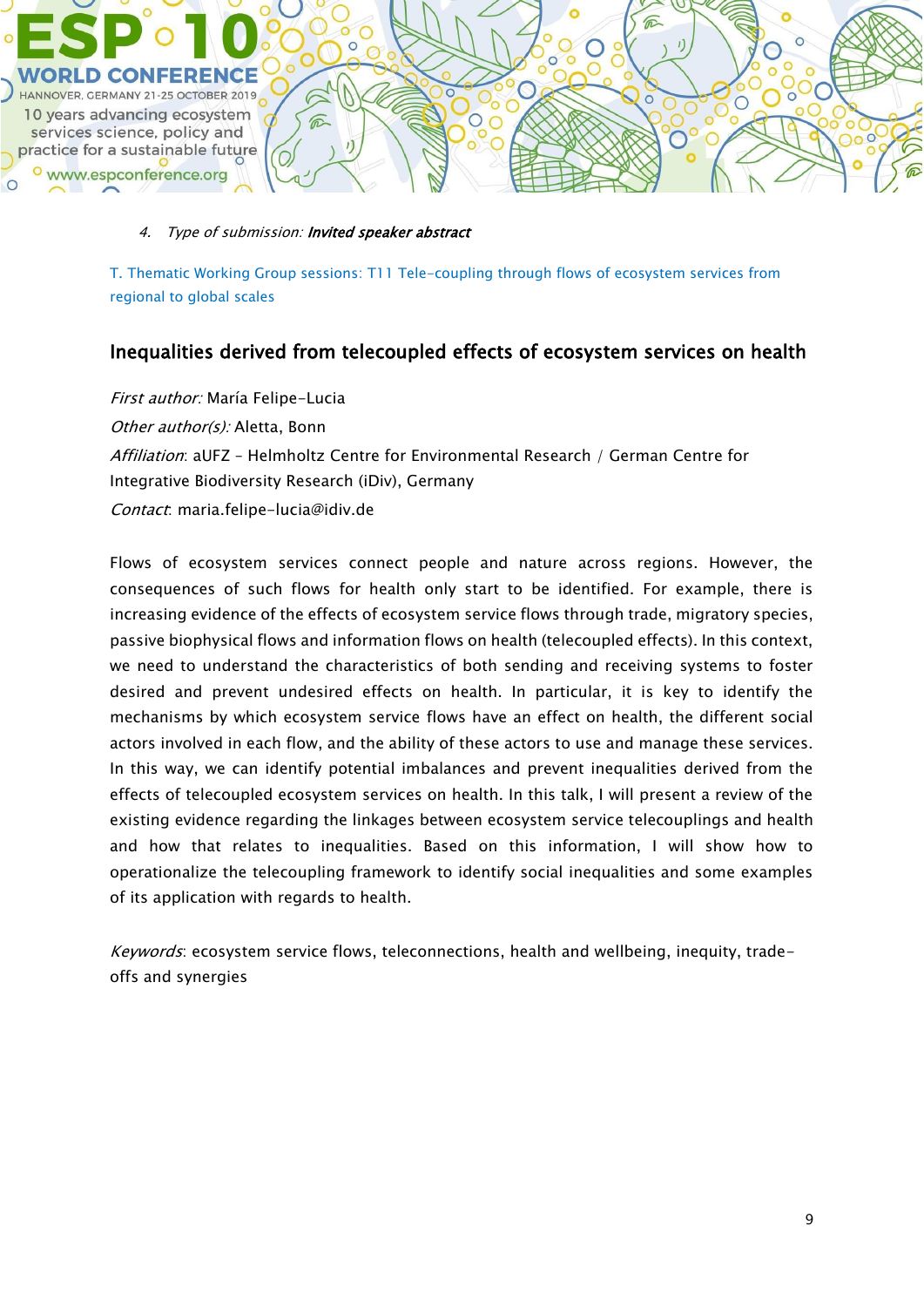

T. Thematic Working Group sessions: T11 Tele-coupling through flows of ecosystem services from regional to global scales

## Quantifying the flows of ecosystem services from USA to Israel based on the trade flows of wheat, maize, and soybean

### First author: Ervin Kosatica

Affiliation: University of Bayreuth, Professorship of Ecological Services, Germany Contact: ervin.kosatica@uni-bayreuth.de

This presentation shows the research from the MedWater project and is a part of a more comprehensive assessment of the flows of ecosystem services (ES) to and from Israel. The study offers a detailed investigation of ES in the sending systems, i.e. watersheds in Kansas and Iowa in the USA, with regards to the receiving system in Israel (Koellner et al.,2018). The ES are assessed using the Soil and Water Assessment Tool (SWAT). The study looks at the telecoupling between Israel and USA based on flows of traded goods and impacts on other ES. Specifically, the focus is on the staple crops that are traded worldwide (wheat, maize, soybean), where Israel is almost completely dependent on imports. Due to data availability the study examines the time period 2000-2010 where the majority of wheat, maize, and soybean imports to Israel come from the USA, Brazil, and Ukraine. The USA watersheds are focused on two distinct systems, a semi-arid climate with wheat, maize, and soybean production in Kansas, and production of soybean and maize in a more humid climate in Iowa. The trade data used to identify the major sending systems are national scale. Therefore, without knowing the exact watersheds producing crops for Israel, we model the variety of watersheds that are producing these crops. Both watersheds are relatively large, around 6000km2, produce similar crops, and are distinctly agricultural regions. Although SWAT is primarily a hydrological model, its complex hydrological as well as crop growth components have been successfully used in ecosystem services research (Francesconi et al., 2016). SWAT is able to provide indicators for a variety of ES, including food and feed provisioning, regulation of freshwater, and many others. The resulting ES assessment provides an indication of Israel's dependence on ecosystems in the USA, showing the flow of ES to Israel.

Keywords: Ecosystem services flows, Telecoupling, Israel, USA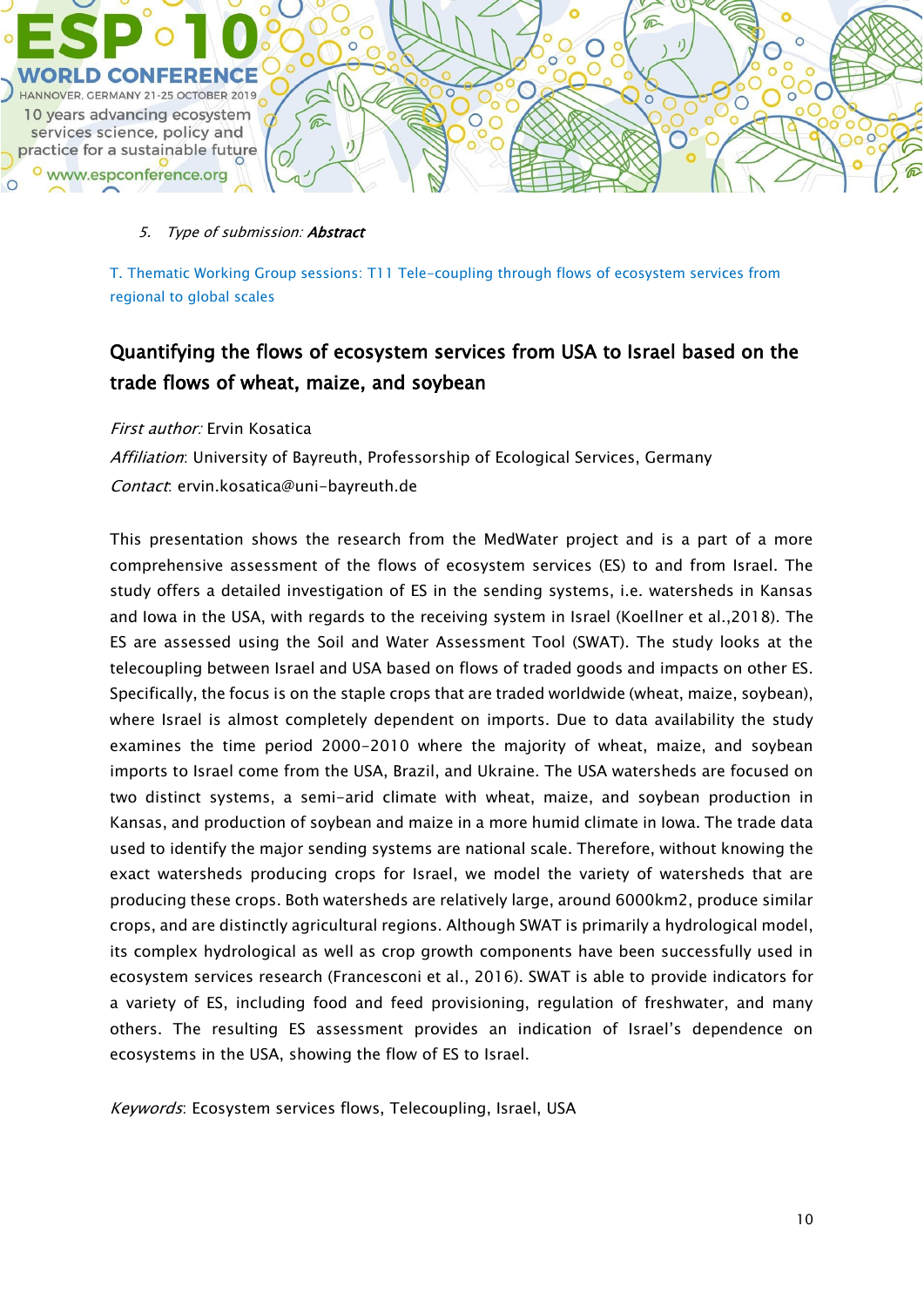

T. Thematic Working Group sessions: T11 Tele-coupling through flows of ecosystem services from regional to global scales

## Spatial mismatches, interactions and dependencies of ecosystem services from mountain regions

First author: Uta Schirpke Other author(s): Erich Tasser, Ulrike Tappeiner Affiliation: Institute for Alpine Environment, Eurac Research, Italy Contact: uta.schirpke@eurac.edu

Mountain environments provide many ecosystem services (ES) to local populations as well as to beneficiaries living in the lowlands. Spatial relationships are complex due to spatial mismatches between areas of provision and those that benefit from provided goods and services. To support the development of policies and a sustainable landscape management, assessments on ES that account for supply, demand and actual use of ES can contribute to an enhanced understanding of the interactions between these components. This contribution therefore examined spatial relationships, interactions and dependencies among supply, demand, and actual of eight key ES in the European Alps and surrounding lowlands. Our results reveal important supply-use-demand mismatches across landscapes, i.e. more natural mountain regions are hotspots of supply, whereas high demand for ES is mostly associated with highly urbanised areas or intensively used agricultural areas in the lowlands. The results from overlap analysis indicate that the level of supply or demand, or a combination of both, often determines the actual use, but other drivers, such as infrastructure or marketing, play an important role. Moreover, we found that spatial flows of ES from mountain regions range from local to global interactions and mostly go far beyond the regional level. Our findings contribute to an enhanced understanding of ES of mountain regions and inform decisionmaking in order to support the development of sustainable management strategies. This is particularly important at the regional and cross-national level to assure the ES delivery to the benefitting lowland areas and to adopt a sustainable use of natural resources in serviceproviding mountain areas.

Keywords: ES mapping, supply-demand mismatches, spatial analysis, mountains, socioecological systems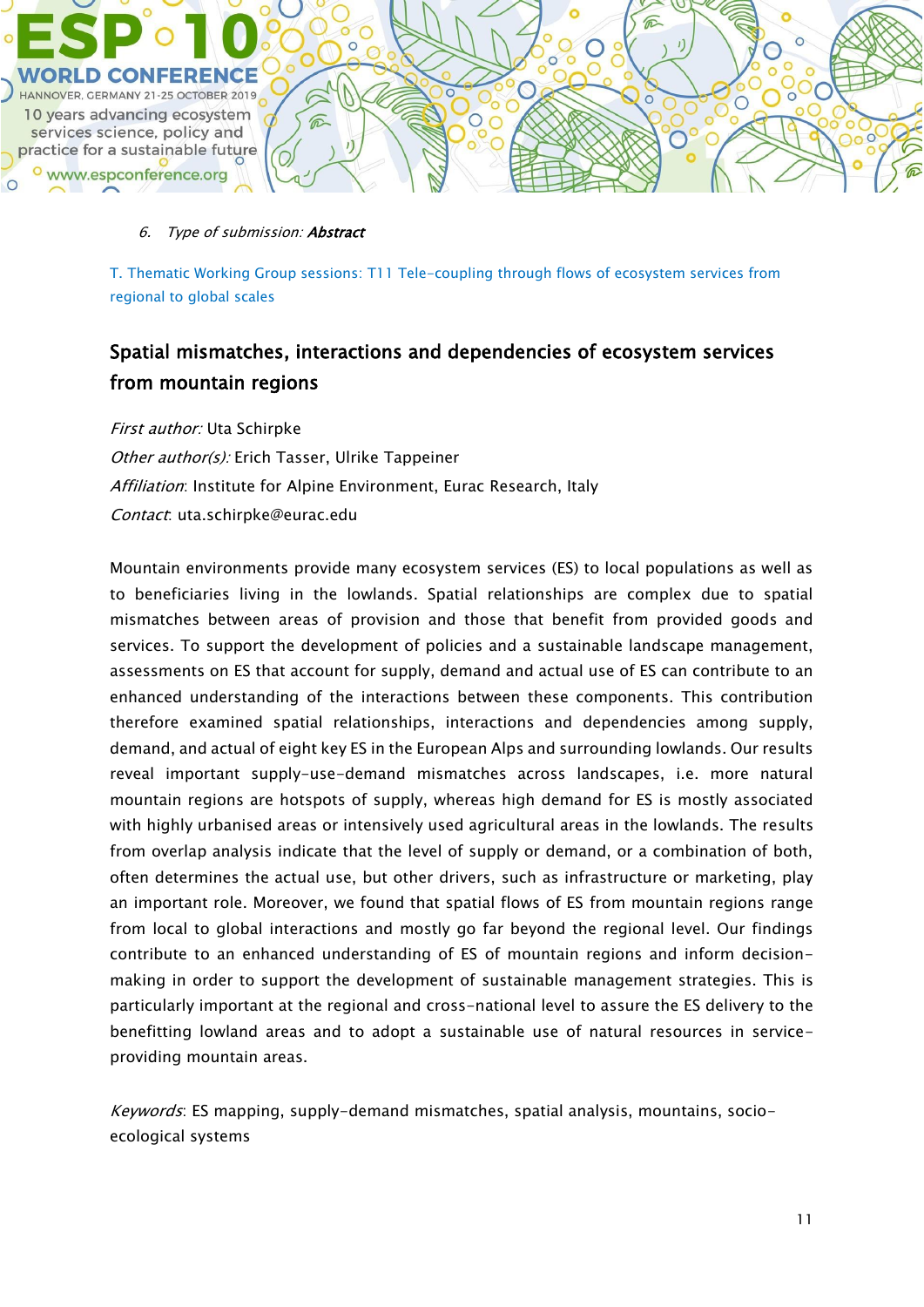

#### 7. Type of submission: Invited speaker abstract

T. Thematic Working Group sessions: T11 Tele-coupling through flows of ecosystem services from regional to global scales

### Distant trade offs of sustainable agriculture in the European Union

First author: Nynke Schulp Other author(s): Perrine Laroche, Anna Liza Bais-Moleman Affiliation: Nynke Schulp, Netherlands Contact: nynke.schulp@vu.nl

Over the past CAP reforms, the European Union has been shifting away funding from supporting production to supporting sustainable agricultural practices. This shift has been driven by an increasing demand of European consumers by more sustainable agricultural products, as well as more sustainable agricultural landscapes. Existing policies set baselines for permanent pasture for carbon sequestration, setting aside land as ecological focus area, the national scale definition of good agri- environmental practices, as well as the support of rural development. While such measures can contribute fulfilling local demands for public goods from agricultural land, such as flood regulation, opportunities for recreation, and climate regulation¬, previous research on ecosystem service trade-offs almost consistently shows a risk of trade-offs against agricultural production. In an increasingly telecoupled world, trade-offs that do not need to be solved locally can leak to other parts of the world and impact ecosystem service supply elsewhere through indirect land use change.

In a case study of the European Union, we analyze recent changes and potential future changes in the level of implementation of measures that contribute to improving the environmental sustainability of European agriculture through analysis of farm and landscape data and scenarios. We evaluate how more sustainable agricultural practices can result in indirect land use change and how these indirect land use changes cascade into changes in ecosystem services. We adopt a combination of empirical analysis of farm level data and land use scenario analysis, complemented with spatially explicit indicators for ecosystem services.

Keywords: Trade-offs, sustainable agriculture, climate-smart agriculture, telecoupling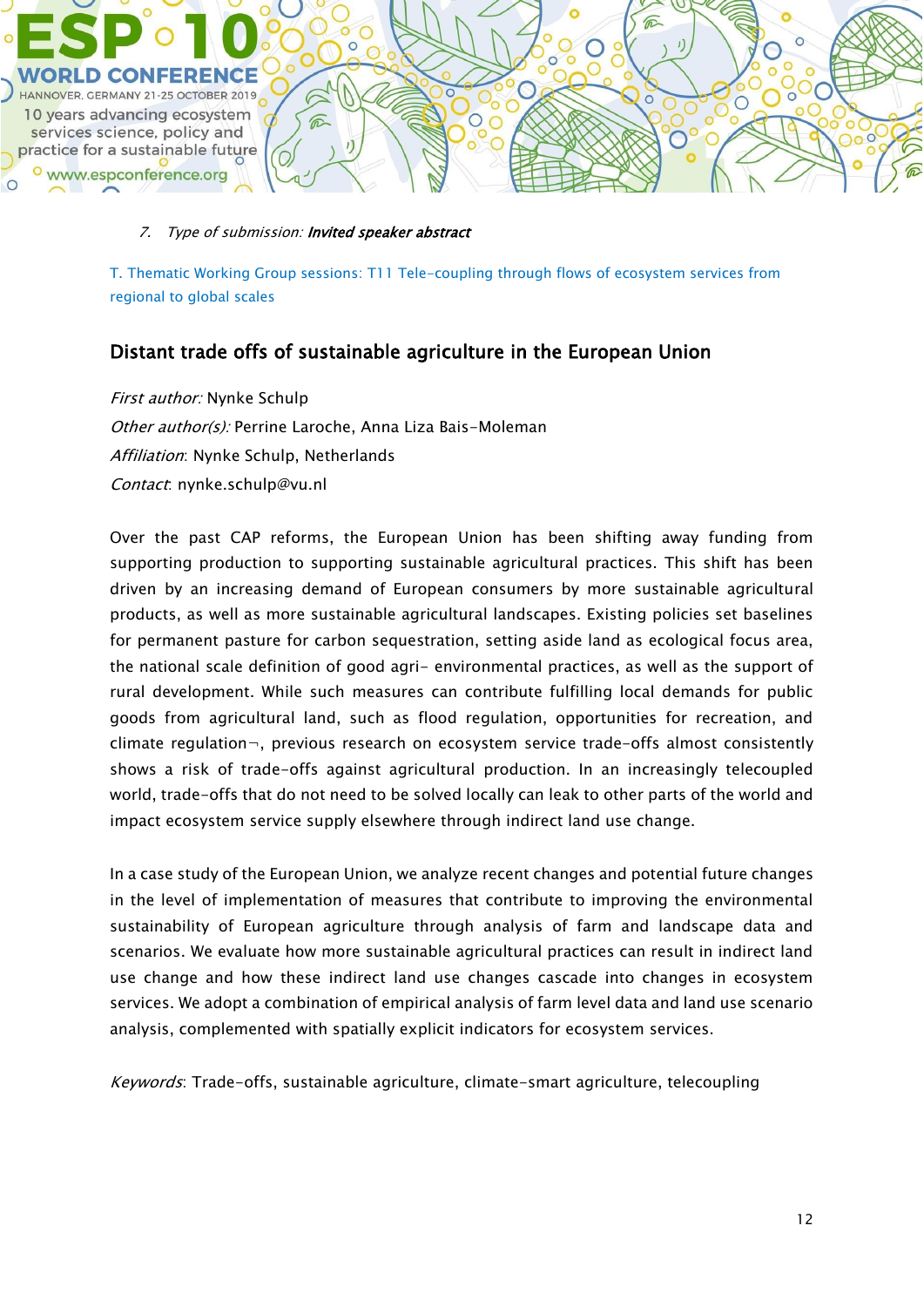

T. Thematic Working Group sessions: T11 Tele-coupling through flows of ecosystem services from regional to global scales

# Quantifying embodied NPPpot of agricultural production in international trade and implications for ecosystem services

First author: Dava Vackaru Other author(s): Jan Weinzettel Affiliation: Global Change Research Institute of the Czech Academy of Sciences, Czech Republic Contact: vackar.d@czechglobe.cz

Natural ecosystems provide valuable ecosystem services to human society and preserve original biodiversity. However, in several world regions, natural environment has been replaced by agricultural systems, i.e. cropland and pastures. This transformation of ecosystems led to enhancement of provisioning services (agricultural produce, biofuels and meat) at the cost of loss of many valuable regulating and cultural services.

Net primary production (NPP) has been used as a measure of ecological performance of ecosystems. People appropriate significant amounts of NPP by land conversion and harvest which has been quantified using a concept of human appropriation of net primary production (HANPP). Transformation of natural ecosystems usually leads also to the loss of potential productivity (NPPpot) and extensive HANPP on agricultural land.

While agricultural production serves mainly domestic markets, several recent studies suggest increasing share of international trade on the ecosystem and biodiversity impacts. Mainly wealthy countries increasingly draw resources from abroad. This has been described as footprint displacement. Footprint concept recognizes responsibility of consumers in generating environmental impacts.

We present results from the global analysis of NPPpot agricultural footprint, which quantifies the amount of potential (natural) net primary production embodied in final consumption. Using Multi-regional input-output analysis (MRIO), we determine the contribution of consumers in individual states to the footprint, especially from the perspective of international trade.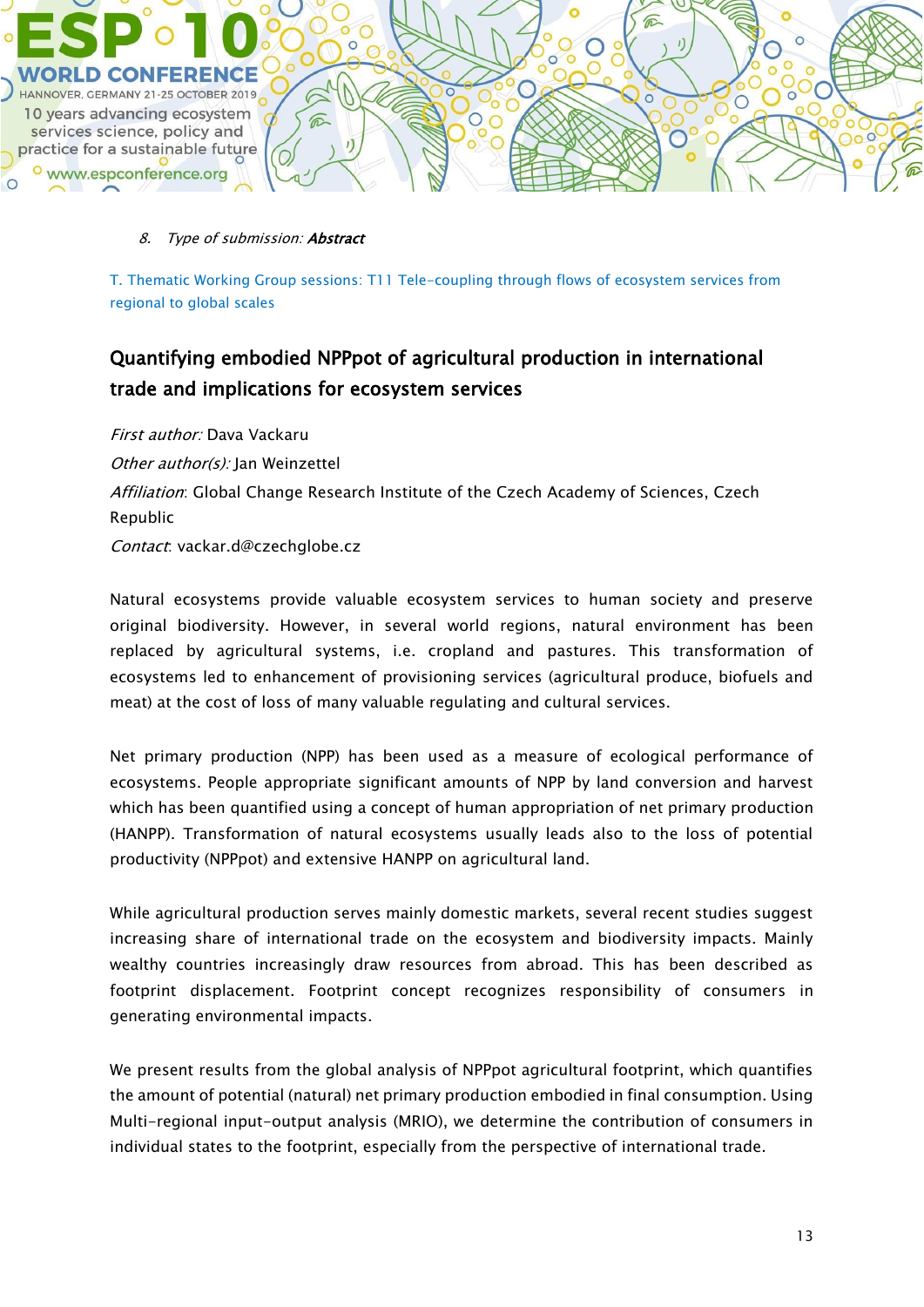

Our results confirm some patterns common for land, water and carbon footprints. We present also patterns of NPPot appropriation and footprint in biodiversity hotspots and discuss implications for ecosystem services. Countries with high share of imports on total footprint (high consumer responsibility) should identify policies supporting ecosystem services and biodiversity in exporting countries (usually biodiversity-rich) and with lower contribution to the international trade. This should go hand in hand with sustainable producing practices and ecosystem protection in countries of origin.

Keywords: HANPP, ecosystem services, international trade, MRIO, agriculture footprint

### 9. Type of submission: Abstract

T. Thematic Working Group sessions: T11 Tele-coupling through flows of ecosystem services from regional to global scales

### Tele-coupling effects in fruit breeding and cultivation

First author: Hendrik Wolter Affiliation: Department of Economics and Law, Working Group Ecological Economics, University of Oldenburg, Germany Contact: hendrik.wolter@uol.de

General discussions about agricultural and food systems often neglect the fruit sector. In this sector, fruit breeding and fruit cultivation mark the foundation of the value-added process. Both systems exist as separate place-based social-ecological systems on a local scale. However, resulting ecosystem services and disservices as well as activities of actors in these systems affect each other: Breeding influences cultivation and vice versa. This takes place through distinct flows of resources and information on a regional, national, and even global scale. Fruit varieties developed by breeders in New Zealand can be cultivated in Europe. Hence, the classically separated systems overlap in certain aspects, making them an interesting case to study tele-coupling effects.

Building on literature about social-ecological systems, food and agricultural systems, as well as tele-coupling, the conducted research identifies links and flows between fruit breeding and cultivation on a multilevel scale as integrated parts of food systems. This lays the conceptual groundwork to understand tele-coupling effects between both systems, leading to insights